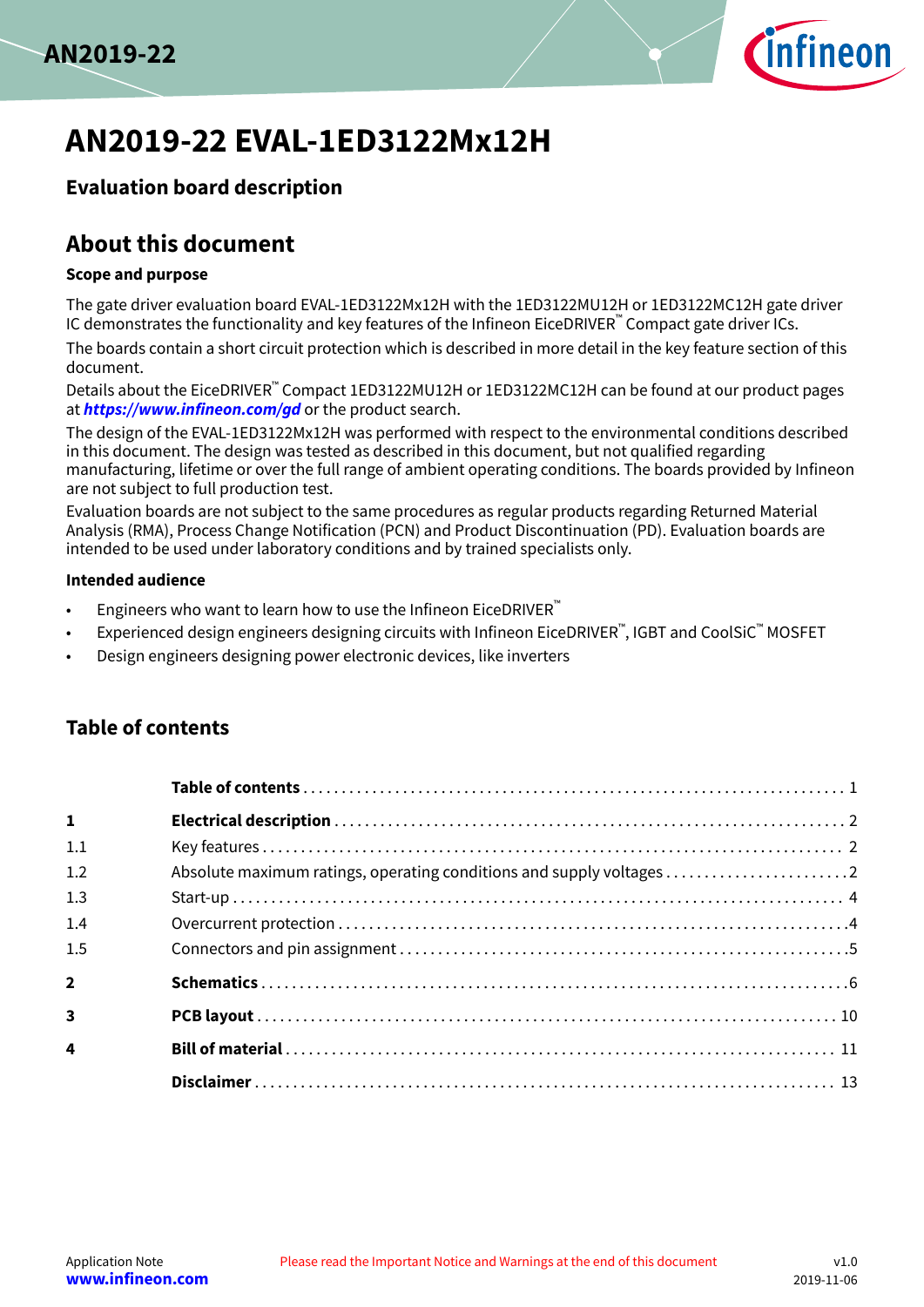

## <span id="page-1-0"></span>**1 Electrical description**

### **1.1 Key features**

The evaluation board EVAL-1ED3122Mx12H is intended for the product feature evaluation of the Infineon EiceDRIVER™ Compact 1ED3122MU12H or 1ED3122MC12H in an application circuit. The key elements of the board and the product are listed here.

- Evaluation board in half-bridge configuration with two gate driver ICs to drive power switches such as IGBTs and SiC MOSFETs. The switch type can be freely chosen as seen in **Figure 1**
- Additional gate driver IC for isolated over-current feedback signal from high voltage side to logic control side
- Fast operational amplifier used as comparator for over-current detection



### **Figure 1 EVAL-1ED3122Mx12H top view**

The board has a size of 85 x 55 x 15 mm<sup>3</sup> without any power switch assembled.

This board is best suited for so-called double-pulse testing. However, it requires additional considerations on thermal and power load for continuous operation. An additional high-voltage DC blocking capacitor at the highvoltage supply is recommended.

The low-voltage interface can be controlled by a pulse generator, a microcontroller or other digital circuits.

For safe operation, a fast over-current detection and protection circuit is implemented with a galvanically isolated feedback path to the low-voltage input side. The input side flip-flop latches the over-current event information. This circuit will report the fault and turn off both gate driver ICs. The S1 button, also labeled with RESET, clears the flip-flop to enable the gate driver ICs again.

## **1.2 Absolute maximum ratings, operating conditions and supply voltages**

The selected components on this evaluation board as well as the gate driver ICs have maximum ratings and operating conditions to avoid damaging the individual parts and the evaluation board overall.

| Table 1 | Absolute maximum ratings |
|---------|--------------------------|
|---------|--------------------------|

| Pin/parameter<br>name | Abs. Max. | Unit | <b>Note</b>                          |
|-----------------------|-----------|------|--------------------------------------|
| $+15V$ IN             | $-0.220$  |      | input, support supply voltage        |
| VCC1                  | $-0.25.3$ |      | input, gate driver IC supply voltage |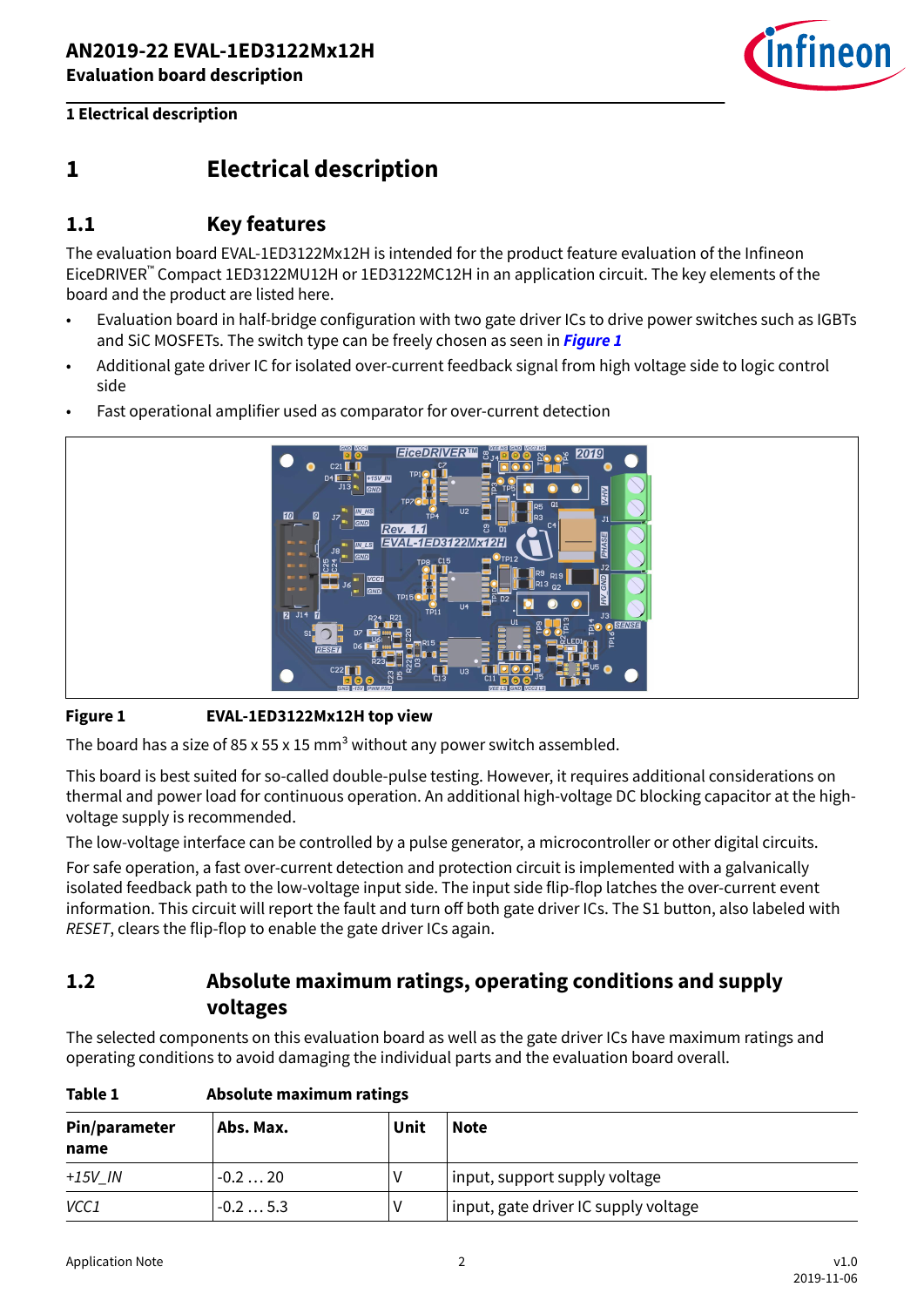

| Absolute maximum ratings (continued)<br>Table 1 |                     |             |                                                                                                                         |  |  |
|-------------------------------------------------|---------------------|-------------|-------------------------------------------------------------------------------------------------------------------------|--|--|
| Pin/parameter<br>name                           | Abs. Max.           | <b>Unit</b> | <b>Note</b>                                                                                                             |  |  |
| <b>FAULT</b>                                    | $-0.2$ $VCC1 + 0.2$ | V           | output, digital signal                                                                                                  |  |  |
| <b>RST</b>                                      | $-0.2$ $VCC1 + 0.2$ | V           | input, digital signal                                                                                                   |  |  |
| $IN$ <sub><math>H</math></sub> $S$              | $-0.2$ $VCC1 + 0.2$ | V           | input, digital signal                                                                                                   |  |  |
| $IN$ <sub>LS</sub>                              | $-0.2$ $VCC1 + 0.2$ | V           | input, digital signal                                                                                                   |  |  |
| VCC2_HS,VCC2_LS                                 | $-0.240$            | V           | overall isolated secondary supply with reference to<br>VEE2_HS/VEE2_LS                                                  |  |  |
| VCC2_HS,VCC2_LS                                 | $-0.225$            | ٧           | positive secondary supply voltage with reference to<br>GND2_HS/GND2_LS                                                  |  |  |
| GND2_HS,GND2_LS                                 | $-0.225$            | ٧           | gate reference supply pin with reference to VEE2_HS/<br>VEE2_LS                                                         |  |  |
| V-HV                                            | $-0.21200$          | ٧           | input, high-voltage supply, for voltages above 42 V,<br>special high voltage lab environment is strongly<br>recommended |  |  |
| Phase peak current                              | 25                  | A           | phase peak current for double pulse tests                                                                               |  |  |
| $t_{\rm pulse}$                                 | 100                 | μs          | maximum ON pulse length for double-pulse tests                                                                          |  |  |
| $t_{\rm sw}$                                    | 100                 | kHz         | maximum switching frequency for continuous<br>operation, careful consideration of power dissipation<br>required         |  |  |

The PCB assembly is optimized for a VCC1 supply voltage of 3.3 V. For higher supply voltages, adjustment to the current limiting resistors of the status LEDs is required.

| Pin name                           | Min.         | Typ. | Max.           | <b>Unit</b> | <b>Note</b>                                                            |
|------------------------------------|--------------|------|----------------|-------------|------------------------------------------------------------------------|
| $+15V$ IN                          | 15.5         | 16   | 16.5           | ٧           | input, support supply voltage                                          |
| VCC1                               | 3.2          | 3.3  | 3.4            | V           | input, gate driver IC supply voltage                                   |
| <b>FAULT</b>                       | $-0.1$       | 3.3  | $VCC1+$<br>0.1 | $\vee$      | output, digital signal                                                 |
| <b>RST</b>                         | $-0.1$       | 3.3  | $VCC1+$<br>0.1 | $\vee$      | input, digital signal                                                  |
| $IN$ <sub><math>H</math></sub> $S$ | $-0.1$       | 3.3  | $VCC1+$<br>0.1 | $\vee$      | input, digital signal                                                  |
| $IN$ <sub>LS</sub>                 | $-0.1$       | 3.3  | $VCC1+$<br>0.1 | $\vee$      | input, digital signal                                                  |
| VCC2_HS, VCC2_LS                   | 12           | 15   | 30             | ٧           | overall isolated secondary supply with reference to<br>VEE2_HS/VEE2_LS |
| GND2_HS,GND2_LS                    | $\mathbf{0}$ |      | 15             | V           | gate reference supply pin with reference to VEE2_HS/<br>VEE2_LS        |

### **Table 2 Operating conditions and supply voltages**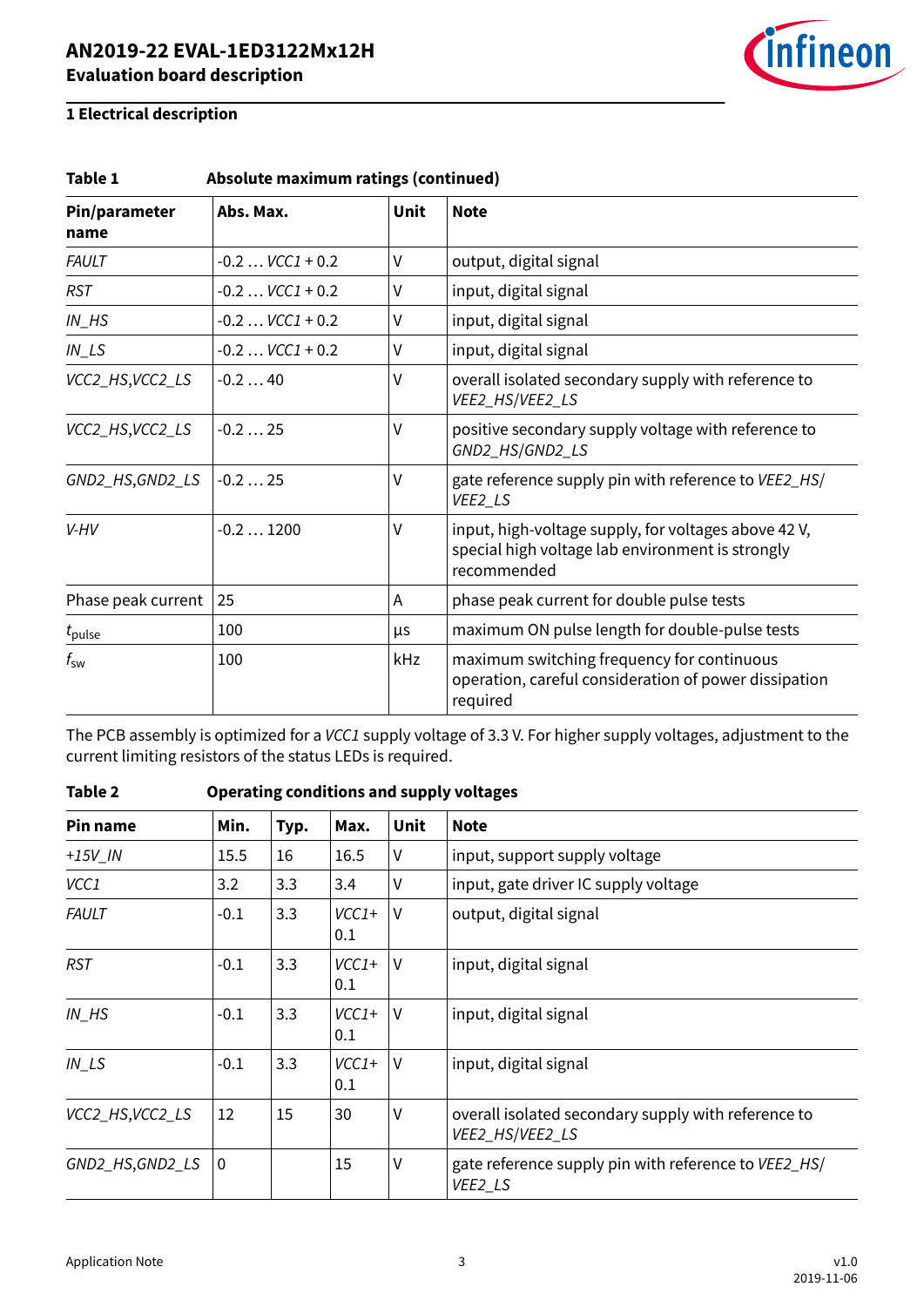

<span id="page-3-0"></span>

| Table 2                                                 |    | Operating conditions and supply voltages (continued) |     |  |                                                                                                                         |  |  |
|---------------------------------------------------------|----|------------------------------------------------------|-----|--|-------------------------------------------------------------------------------------------------------------------------|--|--|
| Unit<br>Min.<br><b>Note</b><br>Max.<br>Pin name<br>Typ. |    |                                                      |     |  |                                                                                                                         |  |  |
| V-HV                                                    | 25 |                                                      | 600 |  | input, high voltage supply, for voltages above 42 V,<br>special high voltage lab environment is strongly<br>recommended |  |  |

### **1.3 Start-up**

Follow the steps below to set up, power up and perform first evaluations with the board.

### **Prerequisites**

- Assemble fitting power switches at the location Q1 and Q2, e.g. IKQ75N120CH3 IGBTs
- Assemble an external high-voltage DC capacitor (> 100 µF) between J1-1/2 (V-HV) and J3-2 (HV GND)
- Have low-voltage power supplies ready for input support and logic supply (+15V IN, VCC1)
- Have isolated low-voltage power sources ready for gate driver output supply (VCC2\_LS, VCC2\_HS, GND2\_LS, GND2\_HS, VEE2\_LS and VEE2\_HS)
- Have a high-voltage power supply ready for HV-DC between J1-1/2 (V-HV) and J3-2 (HV GND)
- Have an inductive load for double-pulse tests ready
- Have a dual channel PWM generator ready for half-bridge PWM input

To adapt the circuit to the application requirements, resistor or capacitor values can be changed to optimize the performance.

### **Power-up sequence**

- **1.** Supply +15V\_IN at connector J13.2 with +16 V and connect supply GND to connector J13.1
- **2.** Supply VCC1 at connector J6.2 with +3.3 V and connect supply GND to connector J6.1
- **3.** The red LED D7 will turn on
- **4.** Supply both secondary gate driver supplies with individual power sources at *VCC2 HS*, GND2 HS, and VEE2\_HS at connector J4, and VCC2\_LS, GND2\_LS and VEE2\_LS at connector J5 according to the assembled power switch needs
- **5.** The green LED1 will turn on
- **6.** Push S1 to reset the error flip-flop
- **7.** The red LED D7 will turn off and green LED D6 will turn on
- 8. Connect the digital PWM generator to the digital interface connectors J7 and J8 labeled with IN\_HS and GND as well as IN\_LS and GND
- **9.** Connect the high-voltage supply to connector J1.1 or J1.2 and HV\_GND to J3.2.
- **10.** Connect one end of the inductive load to J2.1 and the other end according to the double-pulse requirements to either J1.1 or J3.2 (low side or high side testing)
- **11.** The board is now ready for double-pulse evaluation

### **1.4 Overcurrent protection**

An overcurrent protection is implemented to protect the board and components against high current. The current is determined by measuring the voltage across the shunt resistor R19. This is available at the two test points TP14 and TP16.

The detection circuit measures the voltage across R19, sends the signal through a low pass filter R18 and C18 and compares it to a reference voltage with the comparator U5. The reference voltage is defined by the voltage divider R12 and R20. The trip point is at approx. 32 A and can be adapted to application requirements by changing R19 and/or adapting the reference voltage divider R12 and R20.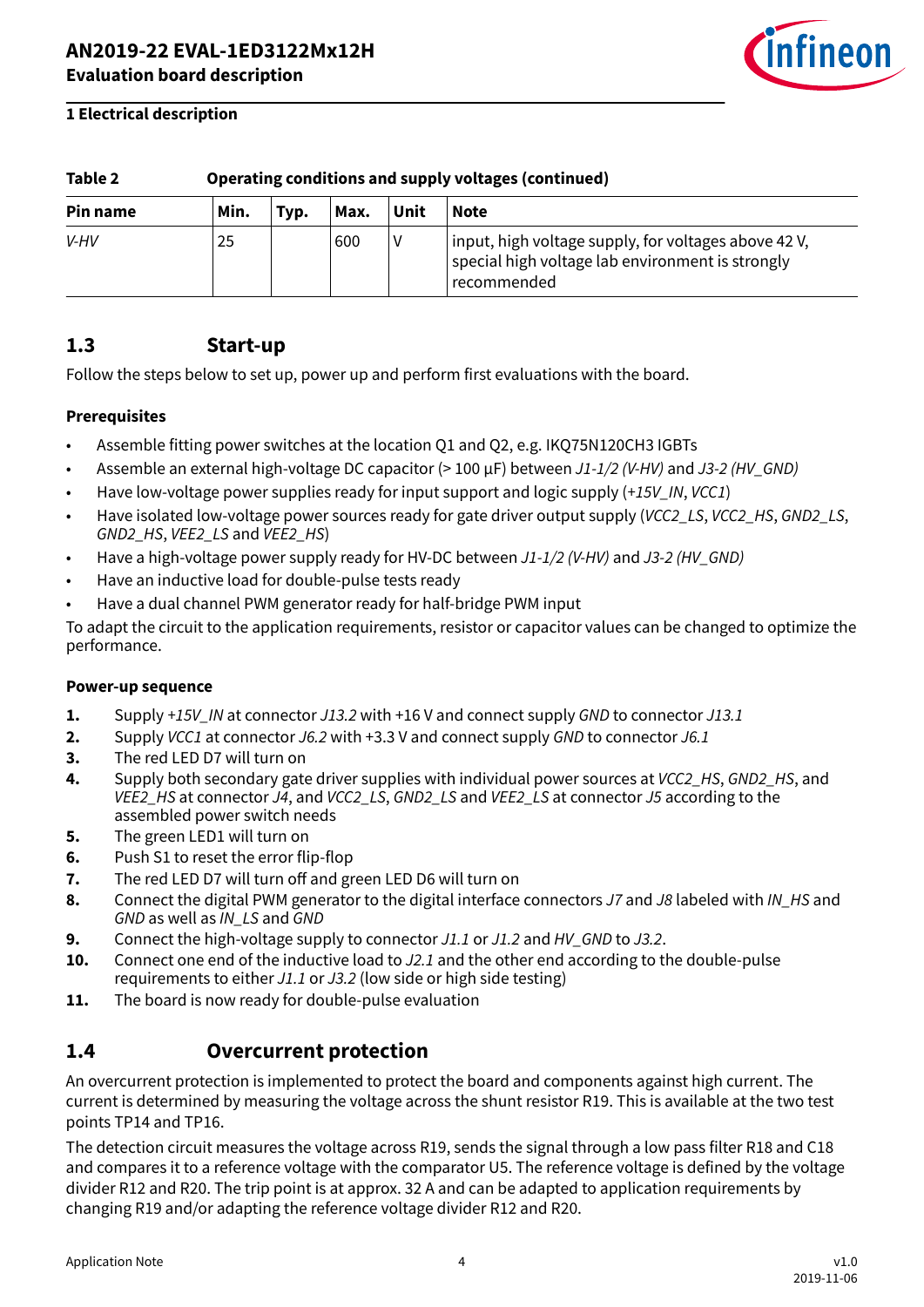

<span id="page-4-0"></span>The output signal is transferred with U3 to the low voltage domain to trigger the flip-flop and store the overcurrent event. Once the flip-flop is triggered, it turns off both gate driver ICs by the ENABLE signal. In addition, it reports the overcurrent event to the digital interface connector as FAULT signal and turns the LED7 on.

To return to normal operation, S1 needs to be pushed to reset the flip-flop. As a feedback, LED7 turns off and LED6 turns back on again.

### **1.5 Connectors and pin assignment**

The following table describes connectors and their pin assignments on the PCB.

| Table 3 | <b>Connectors and pin assignment</b> |  |
|---------|--------------------------------------|--|
|         |                                      |  |

| <b>Connector</b>          | Pin            | Marking/<br>function               | <b>Note</b>                                                |
|---------------------------|----------------|------------------------------------|------------------------------------------------------------|
| J1                        | 1, 2           | V-HV                               | High voltage power supply                                  |
| J2                        | 1, 2           | PHASE                              |                                                            |
| J3                        | 1              | <b>SENSE</b>                       |                                                            |
| J3                        | $\overline{2}$ | HV_GND                             |                                                            |
| J4, J9                    | 1              | VEE2_HS                            | High side negative gate driver supply                      |
| J4, J9                    | $\overline{2}$ | GND2_HS                            | High side gate driver supply reference                     |
| J4, J9                    | 3              | VCC2_HS                            | High side positive gate driver supply                      |
| J5, J10                   | $\mathbf 1$    | VEE2_LS                            | Low side negative gate driver supply                       |
| J5, J10                   | $\overline{2}$ | GND2_LS                            | Low side gate driver supply reference                      |
| J5, J10                   | 3              | VCC2_LS                            | Low side positive gate driver supply                       |
| J6, J7, J8, J11, J12, J13 | $\mathbf{1}$   | GND                                | Logic side ground reference                                |
| J6, J12                   | $\overline{2}$ | VCC1                               | Logic side supply voltage, 3.3 V or 5 V                    |
| J7                        | $\overline{2}$ | $IN$ <sub><math>H</math></sub> $S$ | Logic PWM input high side gate driver                      |
| J8                        | $\overline{2}$ | $IN$ <sub>_<math>LS</math></sub>   | Logic PWM input low side gate driver                       |
| J11                       | $\overline{2}$ | $+15V$                             | 15 V for external power supply without protection<br>diode |
| J11                       | 3              | PWM_PSU                            | PWM output for external power supply from J14.9            |
| J13                       | $\overline{2}$ | $+15V$ <sub>IN</sub>               | 15 V input supply voltage for external power supply        |
| J14                       | 1, 2           | n.c.                               | not connected                                              |
| J14                       | 3              | VCC1                               | Logic side supply voltage, 3.3 V or 5 V                    |
| J14                       | 4              | <b>GND</b>                         | Logic side ground reference                                |
| J14                       | 5              | <b>RST</b>                         | Reset input for overcurrent flip-flop, connected to S1     |
| J14                       | 6              | <b>FAULT</b>                       | Fault feedback signal                                      |
| J14                       | 7              | $IN$ <sub><math>H</math></sub> $S$ | Logic PWM input high side gate driver                      |
| J14                       | 8              | $IN$ <sub>_LS</sub>                | Logic PWM input low side gate driver                       |
| J14                       | 9              | PWM_PSU                            | PWM input for external power supply to J11.3               |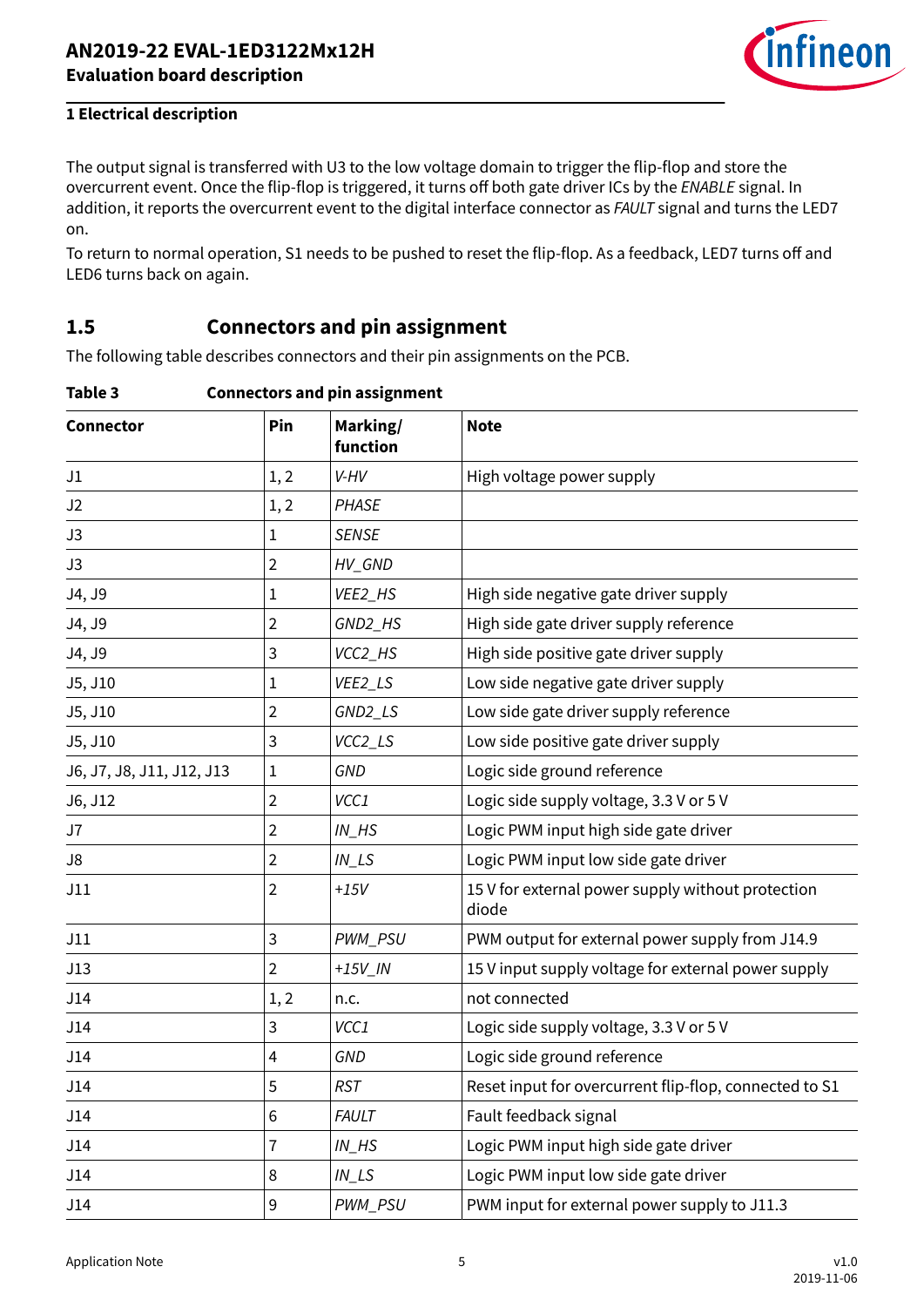

### <span id="page-5-0"></span>**2 Schematics**

| Table 3          | <b>Connectors and pin assignment (continued)</b> |                      |                                                            |  |  |
|------------------|--------------------------------------------------|----------------------|------------------------------------------------------------|--|--|
| <b>Connector</b> | Pin                                              | Marking/<br>function | <b>Note</b>                                                |  |  |
| J14              | 10                                               | $+15V$               | 15 V for external power supply without protection<br>diode |  |  |

# **2 Schematics**

The schematics of the evaluation board are separated into the following parts:

- Gate driver ICs with surrounding circuit
- Overcurrent detection
- Overcurrent status display
- Interfaces with connectors and reset switch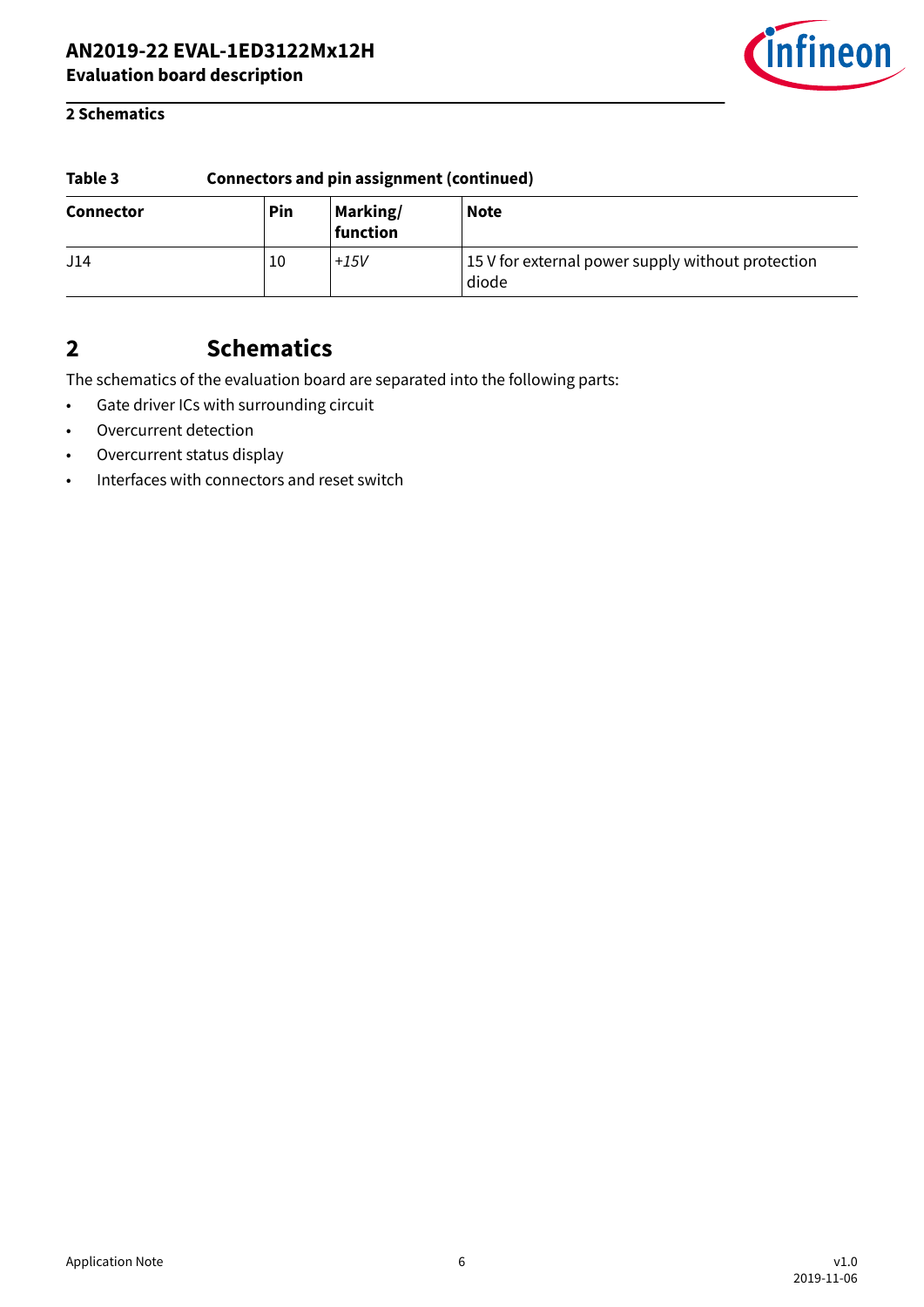





**Figure 2 Schematic of gate driver ICs and surrounding circuits**

Gate driver circuit with optional external input filter, output gate resistors and CLAMP connection.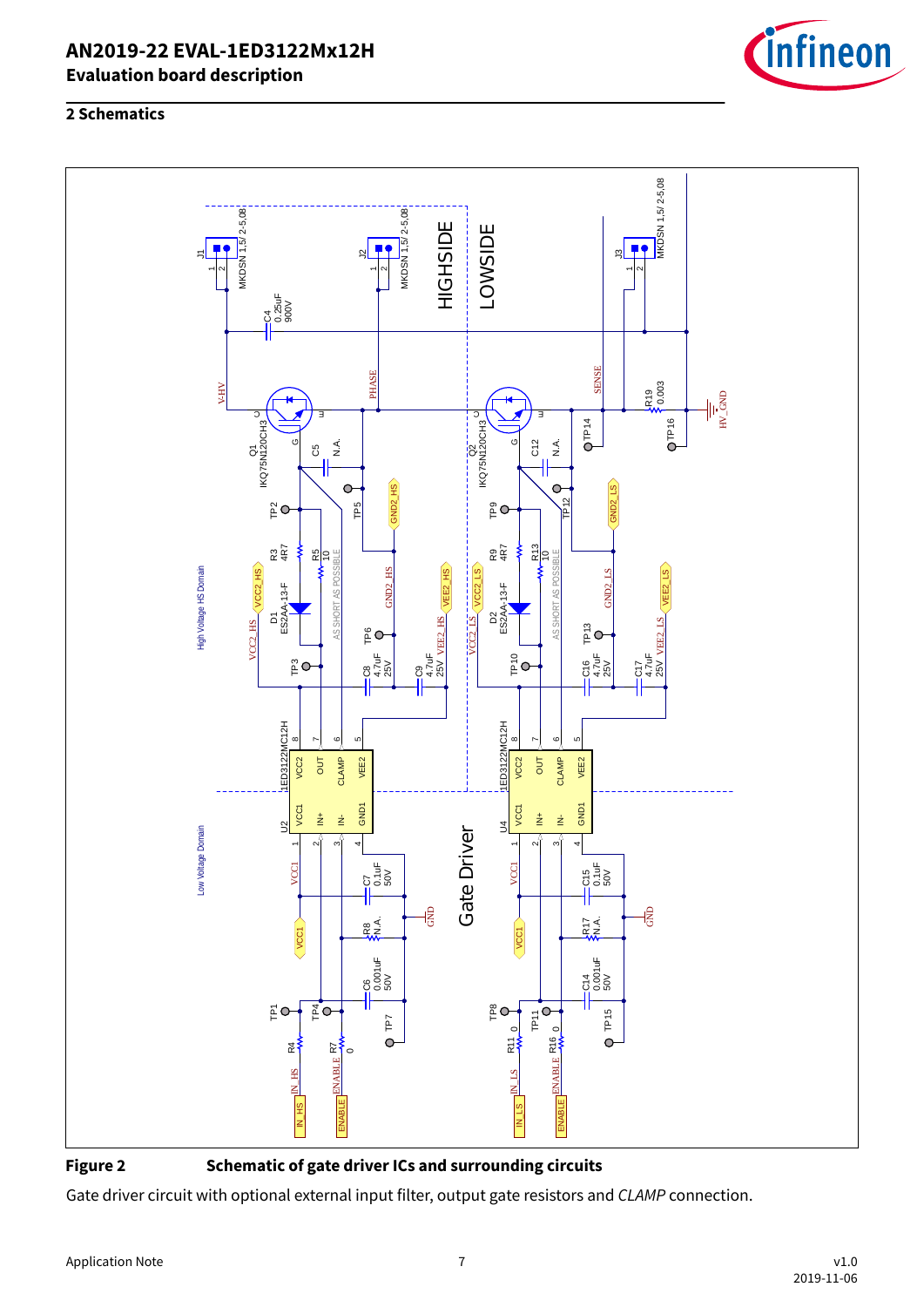

### **2 Schematics**



### **Figure 3 Schematic of overcurrent detection circuit**

Overcurrent comparator with additional gate driver IC for isolated signal transmission and supporting voltage regulator.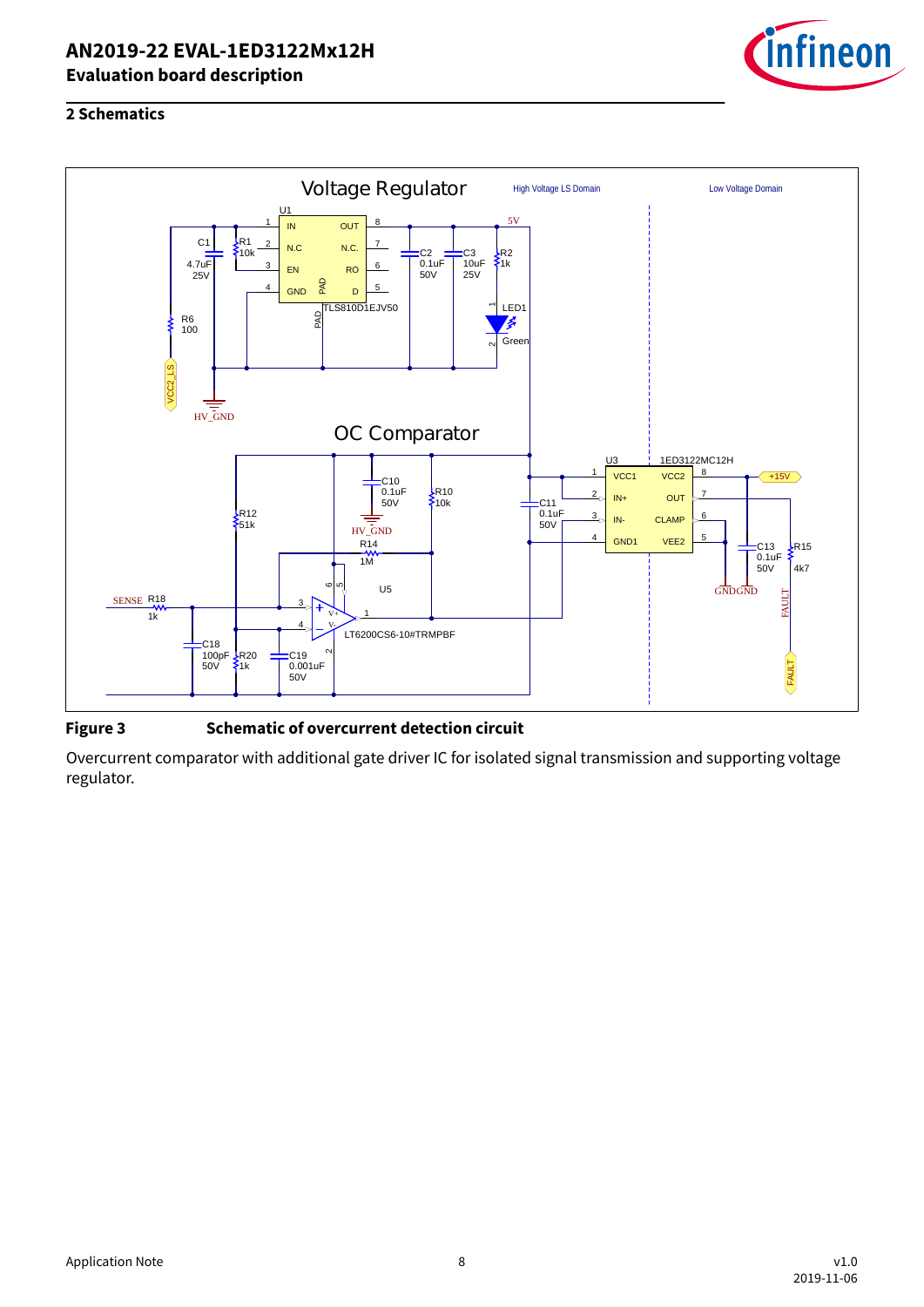

### **2 Schematics**



### **Figure 4 Schematic of overcurrent status indication**

Fault signal and reset input of flip-flop including status LEDs.



**Figure 5 Schematic of connectors and reset switch**

Interface connectors and reset button.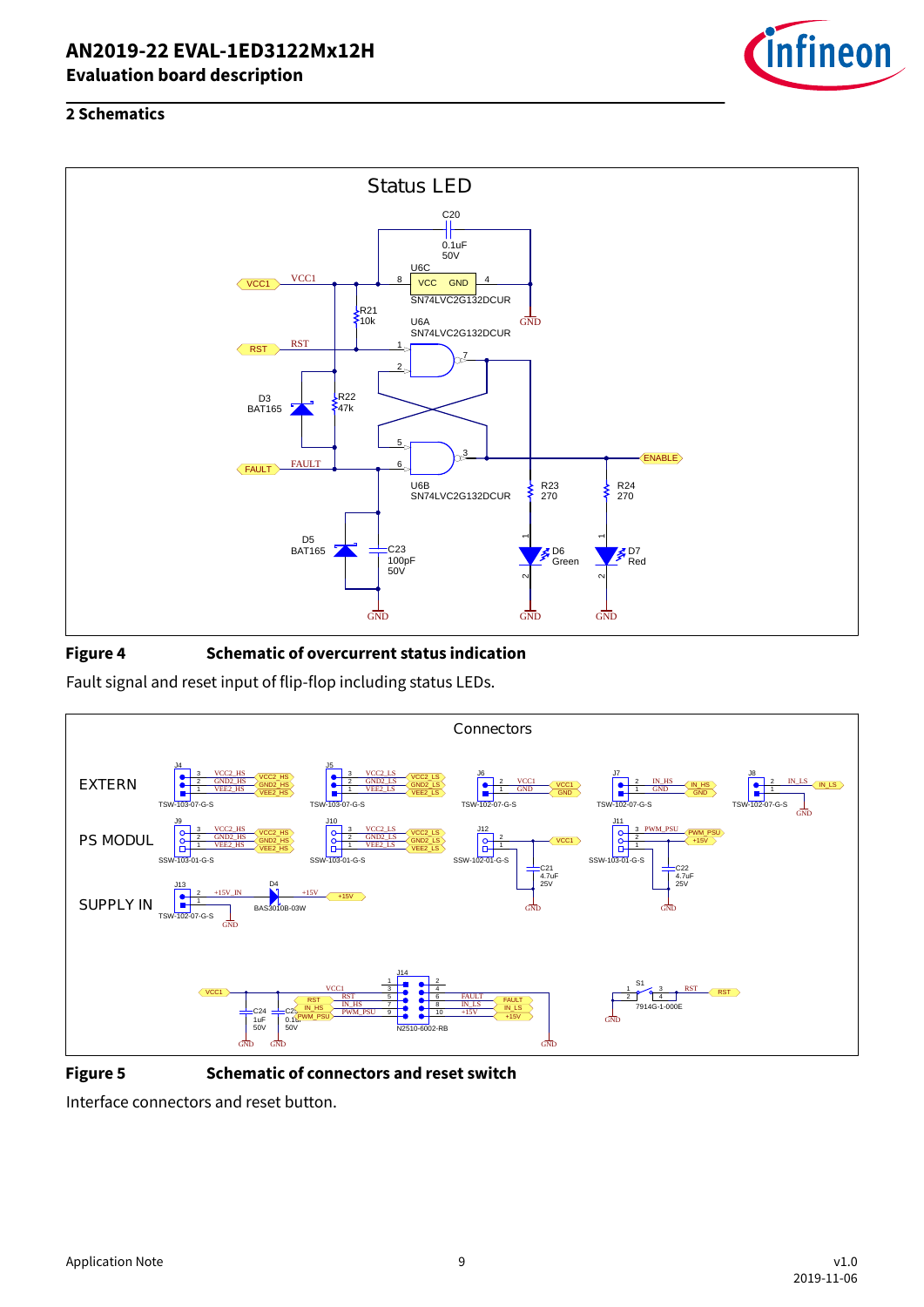

### <span id="page-9-0"></span>**3 PCB layout**

## **3 PCB layout**

The layout from this basic schematic is intended as a starting point for developing more complex application circuits. The evaluation board has a two-layer PCB with top and bottom layer. Most components are assembled at the top layer.



**Figure 6 Assembly drawing top side PCB**



**Figure 7 PCB layer top**



**Figure 8 PCB layer bottom**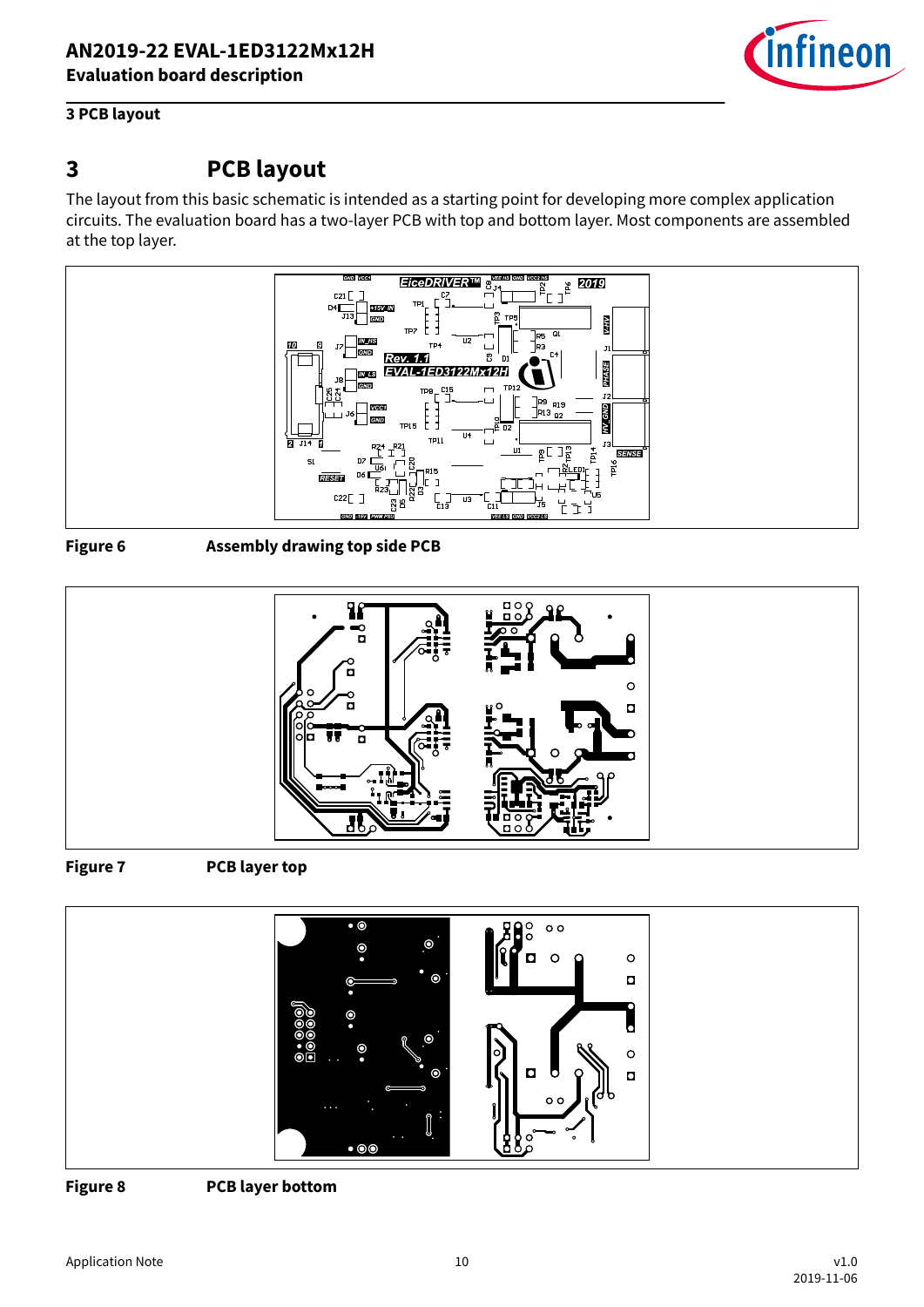

## <span id="page-10-0"></span>**4 Bill of material**

# **4 Bill of material**

The BOM lists all components used for the PCB.

| Table 4                                    |                | <b>Bill of material</b>                             |                          |                    |
|--------------------------------------------|----------------|-----------------------------------------------------|--------------------------|--------------------|
| <b>Designator</b>                          | Quantity       | <b>Description</b>                                  | Manufacturer             | <b>Part number</b> |
| C1, C8, C9, C16,<br>C17, C21, C22          | 7              | CAP, CERM, 4.7µF, 25V, +/-10%,<br>X7R, 0805         | Samsung                  | CL21B475KAFNNNE    |
| C2, C7, C10,<br>C11, C13, C15,<br>C20, C25 | 8              | CAP, CERM, 0.1µF, 50V, +/- 10%,<br>X7R, 0805        | <b>Wurth Electronics</b> | 885012207098       |
| C <sub>3</sub>                             | 1              | CAP, CERM, 10µF, 25V, +/-10%,<br>X7R, 1206          | <b>Wurth Electronics</b> | 885012208069       |
| C <sub>4</sub>                             | 1              | CAP, CERM, 0.25uF, 900V, 20%,<br>CeraLink           | <b>TDK</b>               | B58031l9254M062    |
| C18, C23                                   | $\overline{2}$ | CAP, CERM, 100pF, 50V, +/- 5%,<br>NP0, 0805         | <b>Wurth Electronics</b> | 885012007057       |
| C19                                        | 1              | CAP, CERM, 0.001µF, 50V, +/-<br>10%, X7R, 0603      | <b>Wurth Electronics</b> | 885012206083       |
| C <sub>24</sub>                            | 1              | CAP, CERM, 1µF, 50V, +/- 10%,<br>X7R, 0805          | <b>Wurth Electronics</b> | 885012207103       |
| D1, D2                                     | $\overline{2}$ | Diode, 50 V, DO214AC                                | Diodes Incorporated      | ES2AA-13-F         |
| D3, D5                                     | 2              | Diode, Schottky, 40 V, 0.75 A,<br>AEC-Q101, SOD-323 | Infineon Technologies    | <b>BAT165</b>      |
| D <sub>4</sub>                             | 1              | Diode, Schottky, 30V, 1A, AEC-<br>Q101, SOD-323     | Infineon Technologies    | BAS3010B-03W       |
| D6, LED1                                   | $\overline{2}$ | LED, Green, SMD                                     | Lite-On                  | LTST-C190GKT       |
| D7                                         | 1              | LED, Red, SMD                                       | Lite-On                  | LTST-C190CKT       |
| J1, J2, J3                                 | 3              | TERM BLOCK 2POS 5mm, TH                             | Phoenix Contact          | MKDSN 1,5/2-5,08   |
| J6, J7, J8, J13                            | 4              | Header, 100mil, 2x1, Gold, TH                       | Samtec                   | TSW-102-07-G-S     |
| J9, J10, J11                               | 3              | Receptacle, 2.54mm, 3x1, Gold,<br>TH                | Samtec                   | SSW-103-01-G-S     |
| J12                                        | 1              | Receptacle, 2x1, 2.54mm, Gold,<br>TH                | Samtec                   | SSW-102-01-G-S     |
| J14                                        | 1              | Header (shrouded), 100mil, 5x2,<br>Gold, TH         | 3M                       | N2510-6002-RB      |
| Q1, Q2                                     | $\overline{2}$ | HIGH SPEED IGBT 1200V                               | Infineon Technologies    | IKQ75N120CH3       |
| R1, R10, R21                               | 3              | RES, 10k, 1%, 0.1W, 0603                            | Vishay-Dale              | CRCW060310K0FKEA   |
| R2, R18, R20                               | 3              | RES, 1k, 1%, 0.1W, 0603                             | Vishay-Dale              | CRCW06031K00FKEA   |
| R <sub>3</sub> , R <sub>9</sub>            | $\overline{2}$ | RES, 4R7, 1%, 0.25W, 1206                           | Vishay-Dale              | CRCW12064R70FKEA   |
| R4, R7, R11, R16                           | 4              | RES, 0R, 1%, 0.1W, 0603                             | Vishay-Dale              | CRCW0603000Z0EA    |
| R5, R13                                    | $\overline{a}$ | RES, 10R, 1%, 0.25W, 1206                           | Vishay-Dale              | CRCW120610R0FKEA   |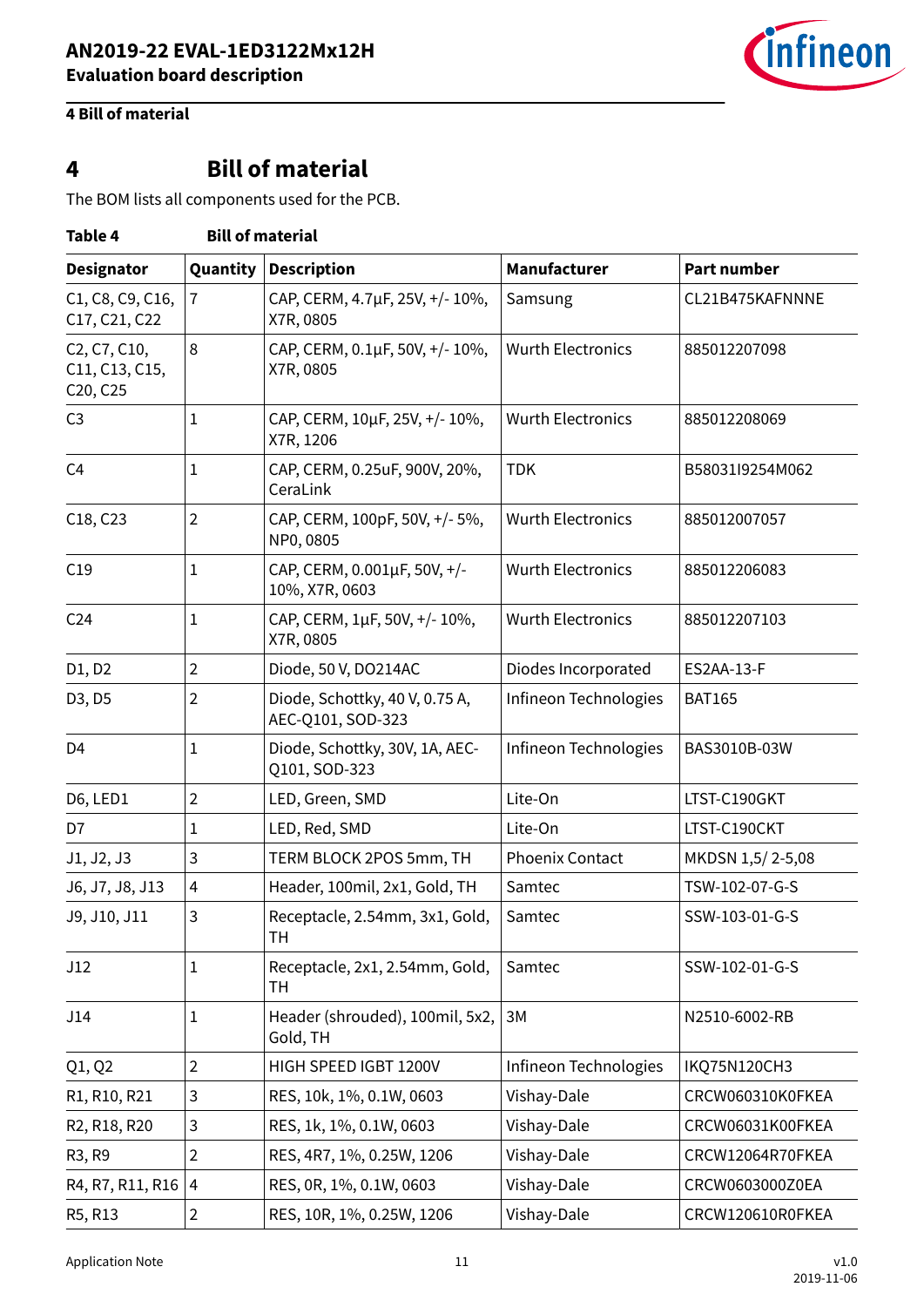

# **4 Bill of material**

| <b>Bill of material (continued)</b><br>Table 4 |                |                                                               |                          |                     |  |  |  |
|------------------------------------------------|----------------|---------------------------------------------------------------|--------------------------|---------------------|--|--|--|
| <b>Designator</b>                              | Quantity       | <b>Description</b>                                            | <b>Manufacturer</b>      | <b>Part number</b>  |  |  |  |
| R <sub>6</sub>                                 | 1              | RES, 100R, 1%, 0.1W, 0603                                     | Vishay-Dale              | CRCW0603100RFKEA    |  |  |  |
| R <sub>12</sub>                                | 1              | RES, 51k, 1%, 0.1W, 0603                                      | Vishay-Dale              | CRCW060351K0FKEA    |  |  |  |
| R <sub>14</sub>                                | 1              | RES, 1M, 1%, 0.1W, 0603                                       | Vishay-Dale              | CRCW06031M00FKEA    |  |  |  |
| R <sub>15</sub>                                | $\mathbf{1}$   | RES, 4k7, 1%, 0.1W, 0603                                      | Vishay-Dale              | CRCW06034K70FKEA    |  |  |  |
| R <sub>19</sub>                                | $\mathbf{1}$   | RES, 0R003, 1%, 3W, 2512                                      | Bourns Inc.              | CRE2512-FZ-R003E-3  |  |  |  |
| R <sub>22</sub>                                | 1              | RES, 47k, 1%, 0.1W, 0603                                      | Vishay-Dale              | CRCW060347K0FKEA    |  |  |  |
| R23, R24                                       | $\overline{2}$ | RES, 270R, 1%, 0.1W, 0603                                     | Vishay-Dale              | CRCW0603270RFKEA    |  |  |  |
| S <sub>1</sub>                                 | $\mathbf{1}$   | Switch, Tactile, SPST-NO, 0.1A,<br>16V, SMT                   | <b>Bourns</b>            | 7914G-1-000E        |  |  |  |
| U1                                             | 1              | Linear Voltage Regulator 5V                                   | Infineon Technologies    | TLS810D1EJV50       |  |  |  |
| U2, U3, U4                                     | 3              | Single channel IGBT gate driver<br>IC in wide body package    | Infineon Technologies    | 1ED3122MC12H        |  |  |  |
| U <sub>5</sub>                                 | $\mathbf{1}$   | Rail-to-Rail Input and Output,<br>0.95nV/√Hz Low Noise Op Amp | Linear Technology        | LT6200CS6-10#TRMPBF |  |  |  |
| U <sub>6</sub>                                 | 1              | Dual 2-Input NAND Gate with<br>Schmitt-Trigger Inputs         | <b>Texas Instruments</b> | SN74LVC2G132DCUR    |  |  |  |